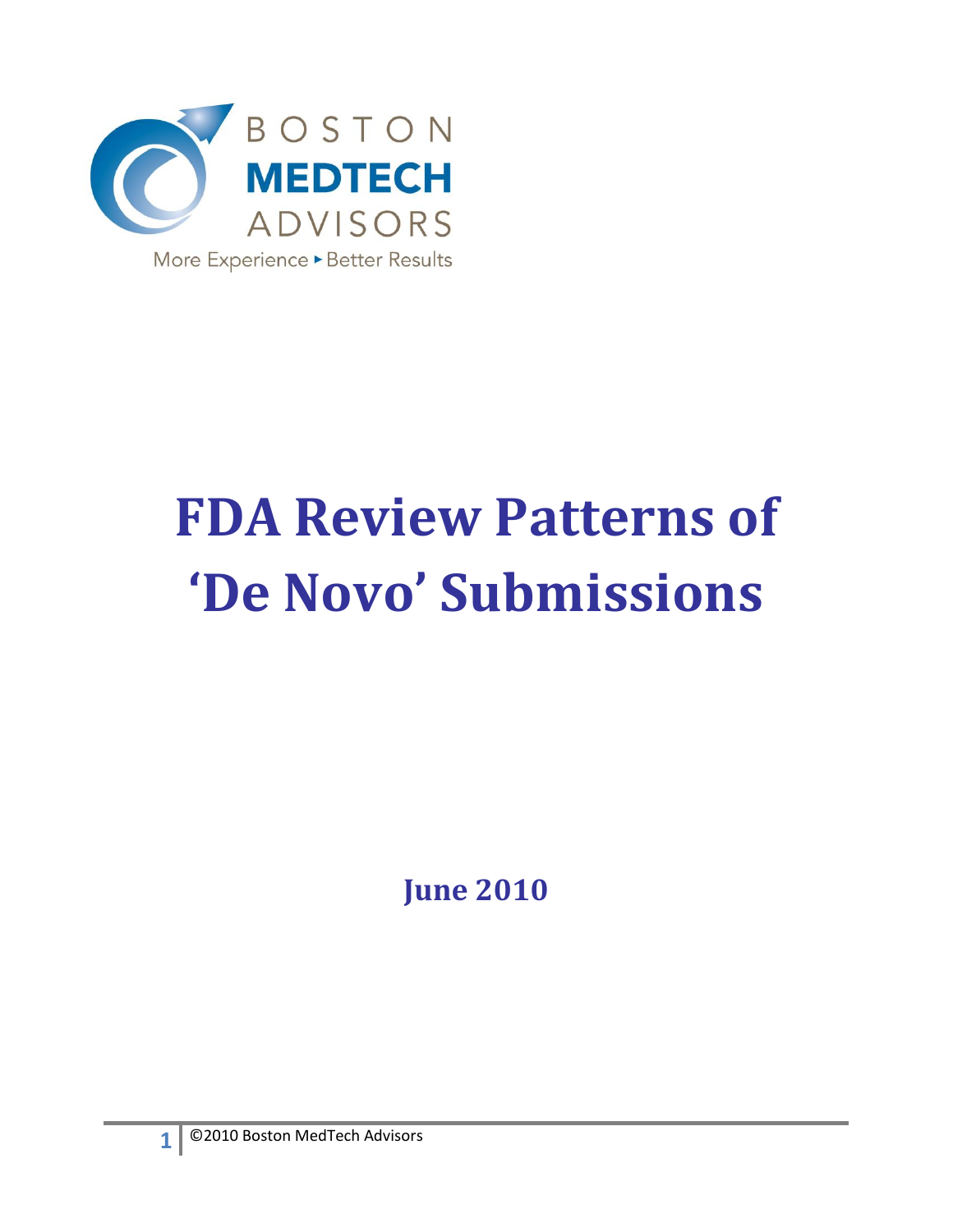#### **FDA Review Patterns of 'De Novo' Submissions**

*Zvi Ladin, PhD, Principal, Boston MedTech Advisors <sup>1</sup> Michael Imhoff, MD PhD, Managing Director, Boston MedTech Advisors Europe, Associate Professor, Ruhr-University Bochum, Germany*

#### **Abstract**

Following the enactment of the FDA Modernization Act of 1997, FDA established a new regulatory route intended for medical devices that present a lower level of risk than those classified into Class III. The regulatory path is referred to as a 'De Novo' application, and involves two phases – an initial standard 510(k) process, followed by a review of the risk level of the technology – the De Novo review. In FDA's Guidance Document describing the De Novo application, the agency committed to completing the second phase – the De Novo review – within 60 days. An analysis of all 'De Novo' devices cleared by the FDA during the period 1998 – 2009 identified a total of 54 such products. Until 2007 the average duration of the De Novo review phase was 62 days (in line with FDA's commitment) and an overall review duration (including the initial review of the 510(k) application) of 245 days. However, devices cleared since 2007 experienced an average De Novo review period of 240 days, and an average total review time of 482 days. Such a long period significantly exceeds FDA's commitment for the duration of the review process of even most panel-track, pre-market approval (PMA) devices.

### **Background**

Medical device manufacturers interested in marketing their products in the USA are required to secure FDA marketing clearance. The process for securing such a clearance is generally based on the device's risk level: Class I (lowest risk) devices are exempt from applying for approval, Class II devices follow in most cases a regulatory path known by its acronym as the '510(k) process' and Class III devices are generally required to submit a premarket approval (PMA) application. The 510(k) process<sup>2</sup> requires the sponsor to demonstrate that the new (candidate) device is substantially equivalent to a 'predicate device', that was either in interstate commerce before May 28, 1976<sup>3</sup>, or had been cleared for marketing using the 510(k) process. Medical products that could not be determined as substantially equivalent to any predicate device(s), had to be automatically classified as Class III and follow the PMA regulatory path, even when their risk level would justify a Class II classification. Class III default classification clearly increased the regulatory and testing burden necessary to secure marketing clearance for such devices.

Section 207 of the FDA Modernization Act of 1997 (FDAMA) created for the first time a new regulatory path, intended to address the regulatory limitations of the 510(k) process for low-risk devices using new technologies. The process is described in a guidance document issued by the Office of Device Evaluation, Center for Devices and Radiological Health, FDA on February 19, 1998<sup>4</sup>. The process is titled "Evaluation of Automatic Class III Designation" (or 'De Novo' application), and is intended to offer the

 $\overline{\phantom{a}}$ <sup>1</sup> Address correspondence to Zvi Ladin, PhD, Boston MedTech Advisors, 990 Washington Street, Dedham, MA 02026. E-mail: zladin@bmtadvisors.com. Phone: +1(781) 407-0900 / x104

 $2$  Named after the specific statute in the regulation.

 $3$  The enactment date of the Medical Device Amendments to the Food, Drug and Cosmetics Law

<sup>&</sup>lt;sup>4</sup> FDA/CDRH/ODE. New Section 513(f)(2) – Evaluation of Automatic Class III Designation, Guidance for Industry and CDRH Staff. February 19, 1998.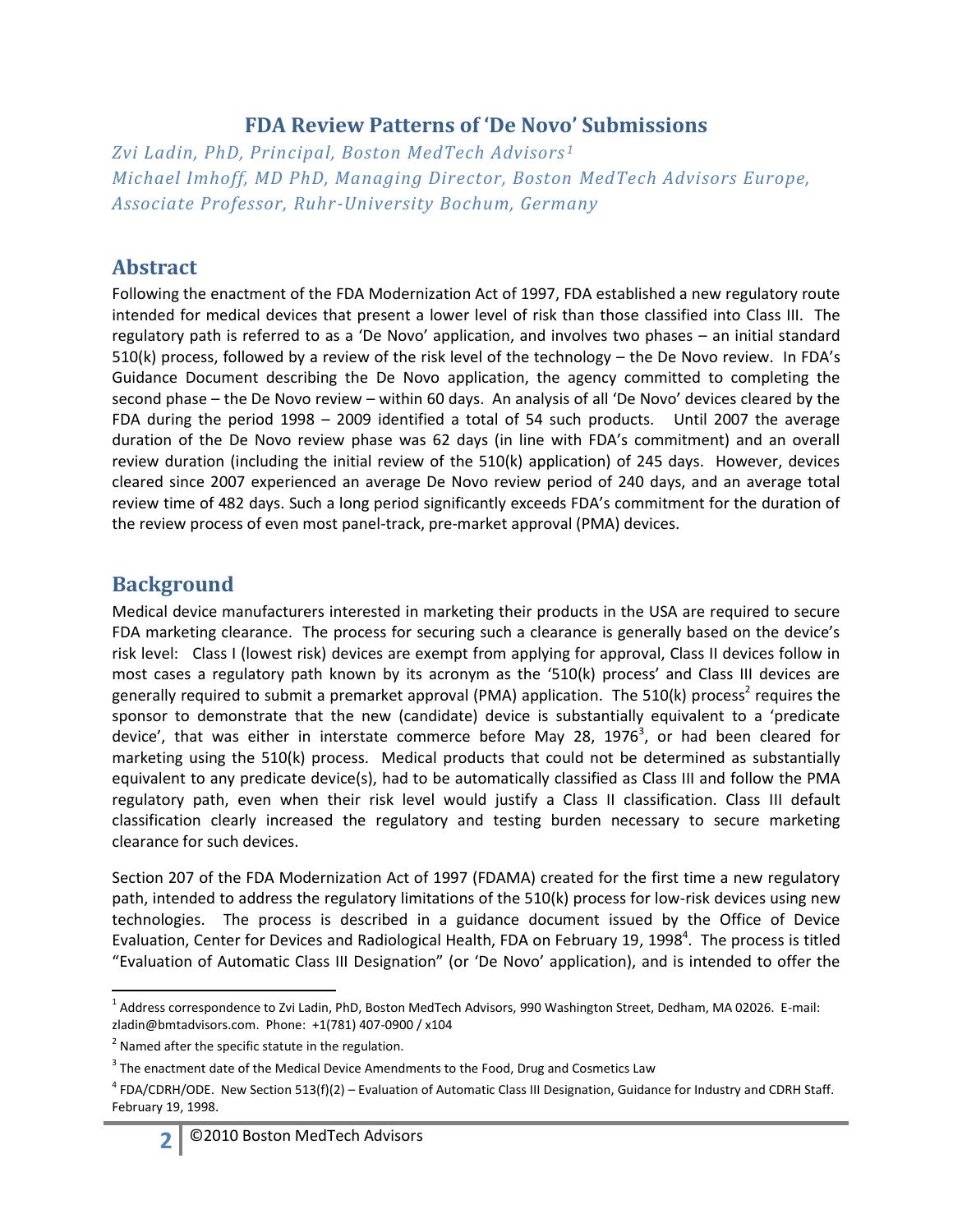manufacturer of a new technology device clearance path under the 510(k) process even when no predicate device exists. Table 1 lists the main steps involved in this process:

| <b>Step</b> | <b>Sponsor</b>         | <b>FDA</b>                           | <b>Time Frame</b> | <b>Comments</b>           |
|-------------|------------------------|--------------------------------------|-------------------|---------------------------|
|             | Submit 510(k) for new  |                                      |                   | No predicate device       |
|             | device                 |                                      |                   | exists                    |
| Ш           |                        | Review 510(k) and                    |                   | • No review time          |
|             |                        | issue NSE <sup>5</sup> letter for no |                   | specified                 |
|             |                        | predicate                            |                   | • Device is               |
|             |                        |                                      |                   | automatically             |
|             |                        |                                      |                   | designated as Class III   |
| Ш           | Request for Evaluation |                                      | 30 days           |                           |
|             | of Automatic Class III |                                      |                   |                           |
|             | Designation submitted  |                                      |                   |                           |
| IV          |                        | Review and issue                     | 60 days           | FDA can either leave      |
|             |                        | order establishing                   |                   | Class III designation, or |
|             |                        | classification                       |                   | reclassify as Class I or  |
|             |                        |                                      |                   | Class II                  |
| $\mathbf v$ |                        | Publish finding in                   | 30 days           |                           |
|             |                        | <b>Federal Register</b>              |                   |                           |

**Table 1.** Evaluation of Automatic Class III Designation ('De Novo') Process

The FDA has therefore mandated three elements in this process that have clear time-frames:

- 1. The sponsor's request for evaluation of Automatic Class III Designation needs to be received by FDA within 30 days of issuing the NSE letter.
- 2. The FDA mandated itself to complete its review and announce its decision regarding the sponsor's request within 60 days of receiving the request.
- 3. The FDA mandated itself to publish its finding in the Federal Register within 30 days following the issue of the classification order.

The goal of this analysis was to evaluate the actual timeframes associated with the different steps of the review process over the 12 years this process has been in effect.

# **Methodology**

FDA has developed an electronic database<sup>6</sup> that allows public access to certain elements of cleared regulatory submissions. A total of 54 records of devices cleared by the 'De Novo' process in the period of August 20, 1999 through September 11, 2009 were identified and analyzed.

The actual dates used for the determination of the review times were based on the information included in the clearance letters published by the FDA (NSE letter issued by the FDA and submission of the De Novo application by the sponsor), and the information included in the 510(k) database for each one of the submissions (submission of the original 510(k) application). The review periods were calculated as:

 $\overline{\phantom{a}}$ <sup>5</sup> Not Substantially Equivalent (NSE)

<sup>&</sup>lt;sup>6</sup> http://www.accessdata.fda.gov/scripts/cdrh/cfdocs/cfPMN/pmn.cfm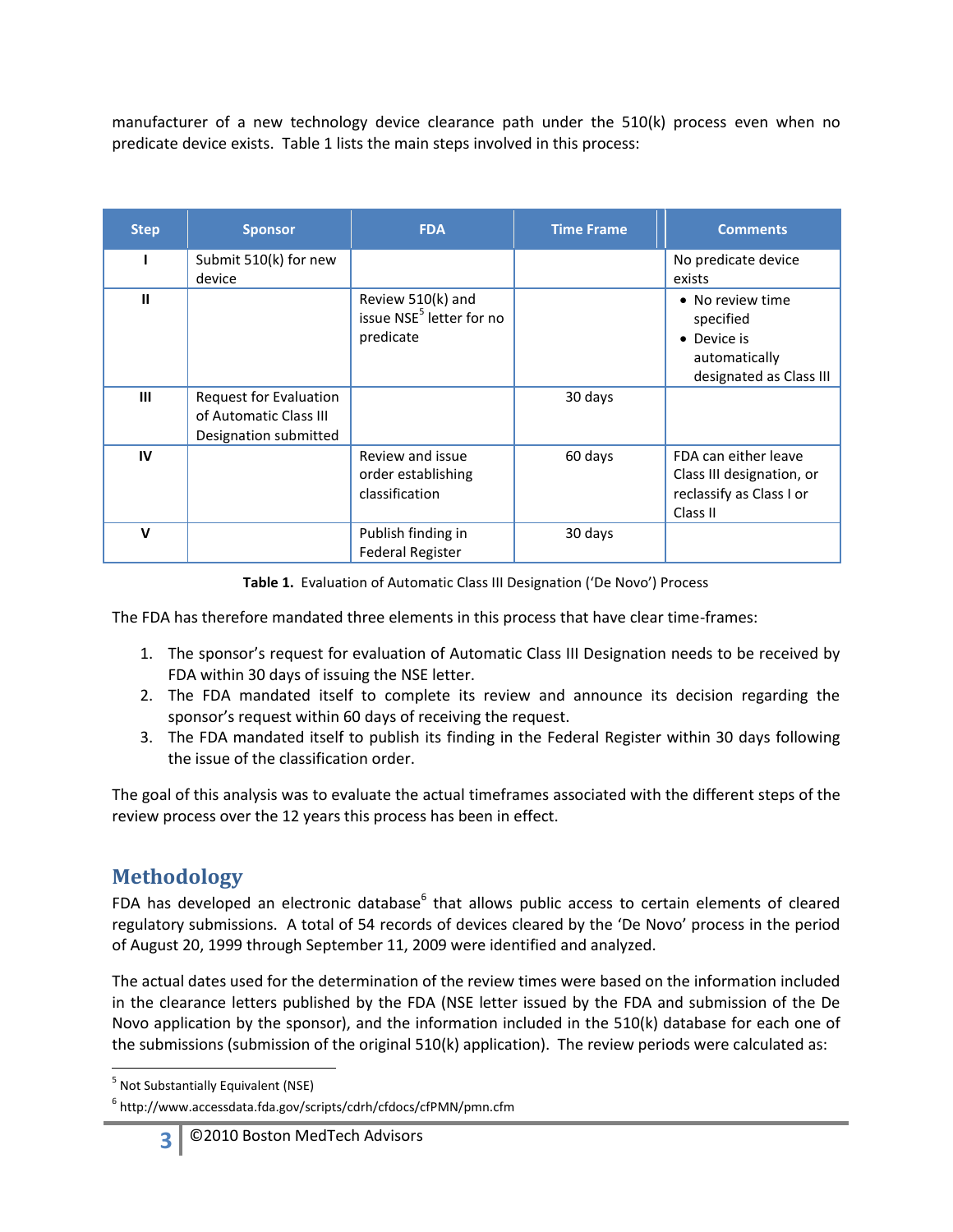- 510(k) Review Time the elapsed time from the original 510(k) submission date (from the 510(k) database) to the date of the NSE determination (from the clearance letter)
- De Novo Review Time the elapsed time from the submission of the De Novo application (from the clearance letter) to the date stamp of the clearance letter

#### **Results**

The objective of this analysis was to assess whether timelines associated with the De Novo Process are in line with FDA's stated goals. Out of the total number of 54 applications cleared during 1999 - 2009, only 50 had all dates necessary to establish the corresponding individual review periods, while 51 had sufficient information to establish at least one of the review times.

Figure 1 describes the distribution of the 510(k) review time (Step II in Table 1), as a function of the clearance date for each of the applications analyzed (1a), grouped in intervals of 3 years (1b). The average times from the time before 2007 increased from 196 days to 279 days (median 161 vs. 268) since the beginning of 2007. Figure 1 shows a gradual increase of the median initial review time. The differences do not reach statistical significance (U-test, p=0.14, 1998-2000 vs. 2007-2009).



**Figure 1a.** Review times (days) of the 510(k) phase (Step II in Table 1).



**Figure 1b.** Review times (days) of the 510(k) phase (Step II in Table 1). Boxplot. Boxes show first to third quartile. Line within box indicates median. Whiskers show high/low. Circles denote outliers, asterisks denote extremes.

Figure 2 describes the distribution of the 'De Novo' phase (Step IV in Table 1 as a function of the clearance date (2a – raw data; 2b – boxplot). An examination of the data demonstrates the recent significant increase in the review periods over the last four years. Until the end of 2006, the review of all but two applications (95% of applications) was completed within 100 days, with an average review time of 62 days (median 51). However, starting in 2007, only four out of 13 (31%) applications were reviewed in less than 100 days, and the average jumped to over 241 days (median 217). This difference is statistically highly significant compared to each previous 3 year intervals (Kruskal-Wallis-test, p < 0.01).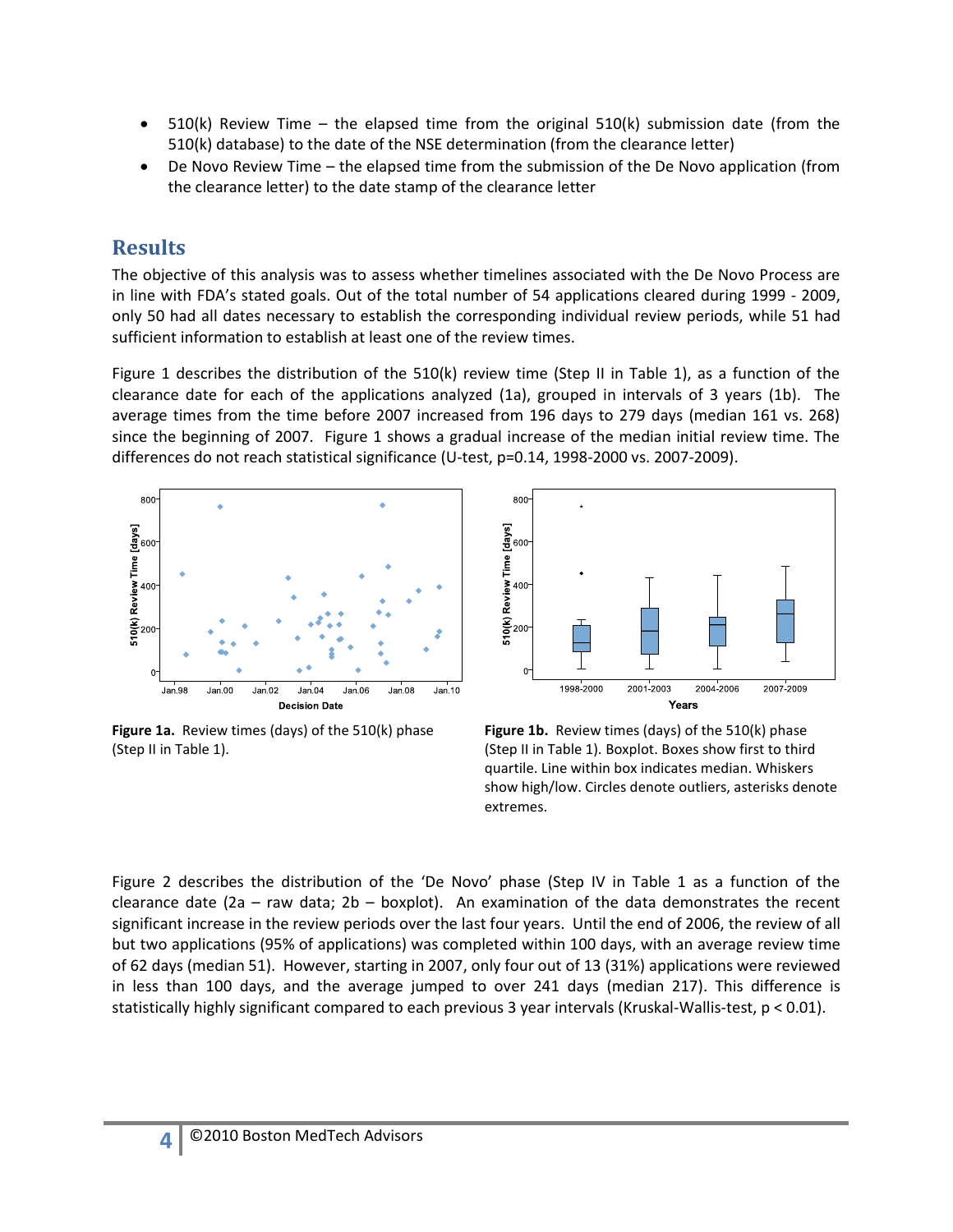

**Figure 2a**. Review times (days) of the De Novo phase (Step IV in Table 1).



2001-2003

Years

2004-2006

2007-2009

٦ 1998-2000

The increase in the duration of the review period of the 'De Novo' phase, had a dramatic effect on the duration of the overall review period (i.e. the sum total of both review periods), as demonstrated in Figure 3 (3a – raw data; 3b – boxplot). Whereas until the end of 2006 – the average overall review time was 245 days (median 220), devices cleared since the beginning of 2007 experienced an average overall review time of 482 days (1.3 years; median 439 days). This difference is also statistically highly significant compared to each previous 3 year intervals (Kruskal-Wallis-test,  $p < 0.01$ ).

De Novo Review Time [days]<br>20<br>0<br>0<br>0<br>0



**Figure 3a**. Duration of total review times of De Novo products (Step II + Step IV in Table 1).



**Figure 3b**. Duration of total review times of De Novo products (Step II + Step IV in Table 1). Boxplot.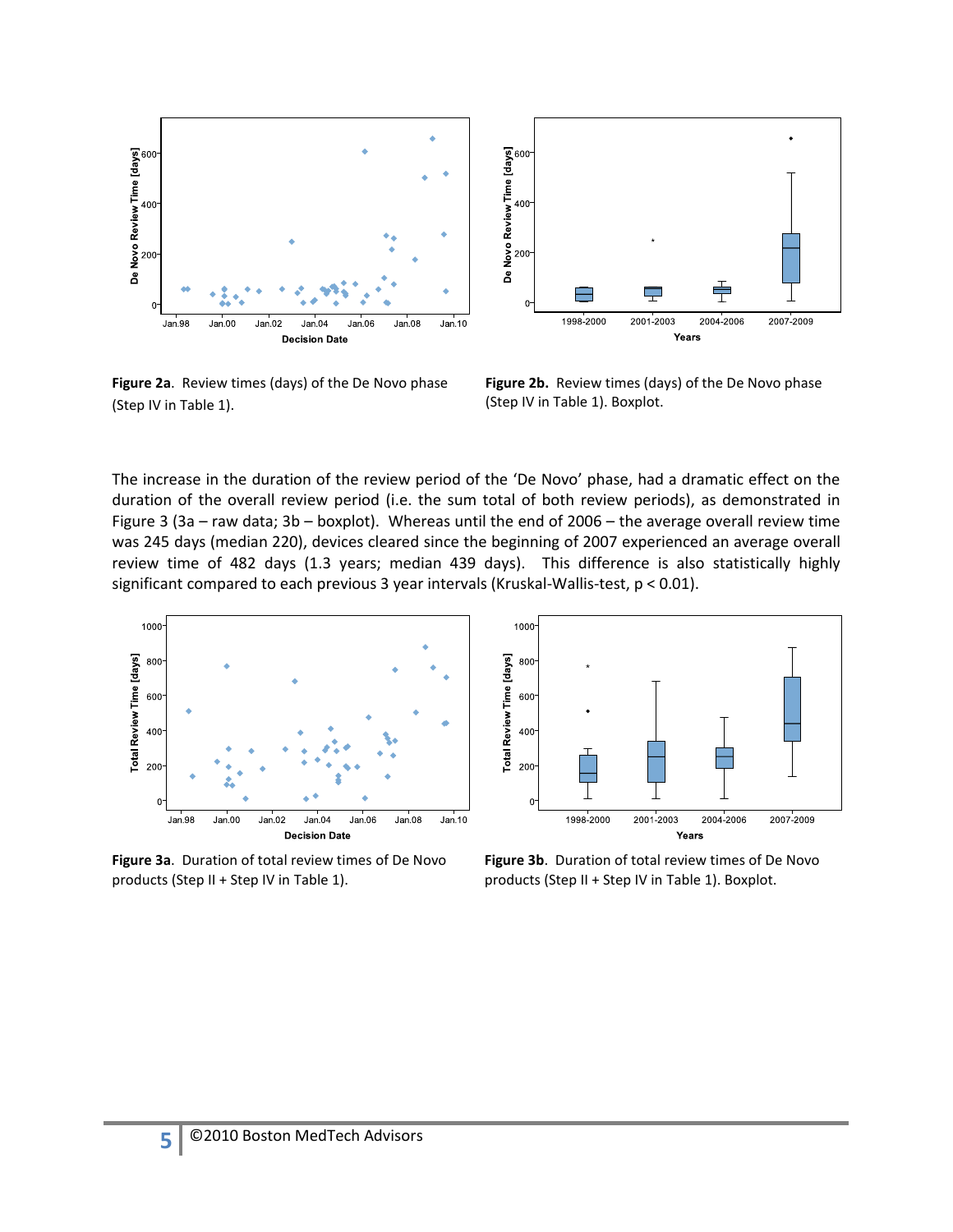In trying to better understand the pattern of review times we have analyzed the data based on the nature of the device, i.e. whether the device was diagnostic or therapeutic. Of the 54 successful submissions, there were 38 diagnostic devices and 16 therapeutic devices. Table 1 provides a summary of the median and average review times of both the diagnostic and therapeutic devices, detailed for both the 510(k) component and the De Novo component. The median and average review times of the 510(k) phase are similar for both diagnostic and therapeutic devices. However, comparing the review times of the De Novo phase identified a large difference in both the median and average review times: The median review time of therapeutic devices (84 days) is longer than the corresponding value for diagnostic devices (50 days) by > 50%, while the average review time (205 days) is more than three times longer than the corresponding value for diagnostic devices (65 days) (statistically significant,  $p<0.01$ ). These differences carry over to the total review times that are ~50% longer for therapeutic devices than the corresponding values for diagnostic devices.

|             | 510(k) Review<br>[days]<br>[Median / Average] | De Novo Review<br>[days]<br>[Median / Average] | <b>Total Review [days]</b><br>[Median / Average] |  |  |
|-------------|-----------------------------------------------|------------------------------------------------|--------------------------------------------------|--|--|
| Diagnostic  | 210/226                                       | 50/65                                          | 236 / 283                                        |  |  |
| Therapeutic | $211/213*$                                    | 84 / 205**                                     | $303/410***$                                     |  |  |

**Table 2**. Review times for diagnostic and therapeutic devices (\* n.s., p = 0.968; \*\* p < 0.01; \*\*\* n.s., p = 0.058; U-test, two-sided)

The review times of the individual review panels are listed in Table 3. Fourteen review panels have processed De-Novo submissions, with five panels clearing 60% of all devices (32/54). Three panels – Immunology, Microbiology and Clinical Chemistry cleared 22 immunological and/or genetic tests, representing the majority of diagnostic devices (22/38), and ~40% of all De-Novo submissions (22/54). Submissions cleared in under one month included only diagnostic products such as a test for West Nile Virus – cleared in 9 days, test for Triage B-Type Natriuretic Peptide – cleared in 11 days and a test for Influenza Virus – cleared in 13 days.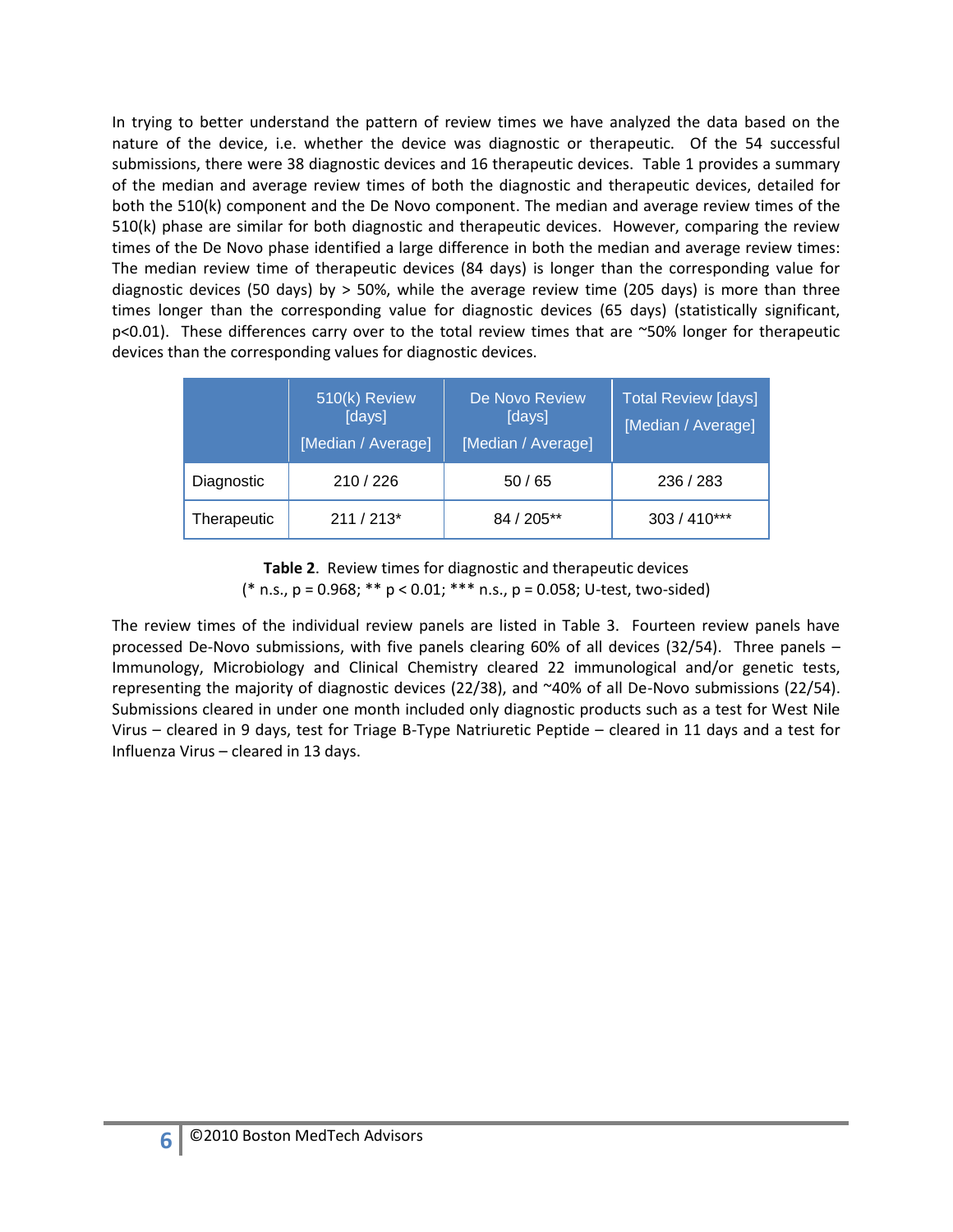| <b>Review Specialty</b>        | <b>Number of</b><br><b>Submissions</b> | <b>Median</b><br>510 <sub>k</sub><br><b>Review</b><br><b>Time</b> | <b>Average</b><br>510k<br><b>Review</b><br><b>Time</b> | <b>Median</b><br><b>De</b><br><b>Novo</b><br><b>Review</b><br><b>Time</b> | <b>Average</b><br><b>De</b><br><b>Novo</b><br><b>Review</b><br><b>Time</b> | <b>Median</b><br><b>Total</b><br><b>Review</b><br><b>Time</b> | <b>Average</b><br><b>Total</b><br><b>Review</b><br><b>Time</b> | <b>Shortest</b><br><b>Total</b><br><b>Review</b><br><b>Time</b> | <b>Longest</b><br><b>Total</b><br><b>Review</b><br><b>Time</b> | Range  |
|--------------------------------|----------------------------------------|-------------------------------------------------------------------|--------------------------------------------------------|---------------------------------------------------------------------------|----------------------------------------------------------------------------|---------------------------------------------------------------|----------------------------------------------------------------|-----------------------------------------------------------------|----------------------------------------------------------------|--------|
|                                |                                        | [Days]                                                            | [Days]                                                 | [Days]                                                                    | [Days]                                                                     | [Days]                                                        | [Days]                                                         | [Days]                                                          | [Days]                                                         | [Days] |
| <b>Immunology</b>              | 9                                      | 151                                                               | 216                                                    | 42                                                                        | 41                                                                         | 196                                                           | 257                                                            | 137                                                             | 475                                                            | 338    |
| <b>Microbiology</b>            | $\overline{7}$                         | 226                                                               | 186                                                    | 60                                                                        | 56                                                                         | 286                                                           | 243                                                            | 9                                                               | 503                                                            | 494    |
| <b>Clinical Chemistry</b>      | 6                                      | 148                                                               | 166                                                    | 24                                                                        | 27                                                                         | 197                                                           | 193                                                            | 11                                                              | 410                                                            | 399    |
| Gastroenterology/Urology       | 5                                      | 210                                                               | 306                                                    | 45                                                                        | 41                                                                         | 249                                                           | 338                                                            | 181                                                             | 770                                                            | 589    |
| <b>General/Plastic Surgery</b> | 5                                      | 162                                                               | 156                                                    | 277                                                                       | 356                                                                        | 439                                                           | 512                                                            | 304                                                             | 759                                                            | 455    |
| <b>OB/GYN</b>                  | 4                                      | 243                                                               | 251                                                    | 88                                                                        | 106                                                                        | 330                                                           | 357                                                            | 86                                                              | 681                                                            | 595    |
| Cardiology                     | 3                                      | 101                                                               | 101                                                    | 56                                                                        | 56                                                                         | 192                                                           | 198                                                            | 122                                                             | 281                                                            | 159    |
| <b>Dental</b>                  | 3                                      | 217                                                               | 176                                                    | 61                                                                        | 68                                                                         | 295                                                           | 245                                                            | 138                                                             | 301                                                            | 163    |
| <b>General Hospital</b>        | 3                                      | 267                                                               | 264                                                    | 217                                                                       | 182                                                                        | 336                                                           | 446                                                            | 257                                                             | 746                                                            | 489    |
| <b>Ear Nose Throat</b>         | 2                                      | 233                                                               | 233                                                    | 333                                                                       | 333                                                                        | 450                                                           | 450                                                            | 293                                                             | 606                                                            | 313    |
| Hematology                     | $\overline{2}$                         | 118                                                               | 118                                                    | 13                                                                        | 13                                                                         | 130                                                           | 130                                                            | 27                                                              | 233                                                            | 206    |
| <b>Neurology</b>               | 2                                      | 413                                                               | 413                                                    | 281                                                                       | 281                                                                        | 693                                                           | 693                                                            | 510                                                             | 876                                                            | 366    |
| <b>Toxicology</b>              | 2                                      | 205                                                               | 205                                                    | 47                                                                        | 47                                                                         | 252                                                           | 252                                                            | 117                                                             | 387                                                            | 270    |
| Anesthesiology                 |                                        | 763                                                               | 763                                                    | 4                                                                         | 4                                                                          | 767                                                           | 767                                                            | 767                                                             | 767                                                            | 0      |

**Table 3.** Distribution of review times for different review panels